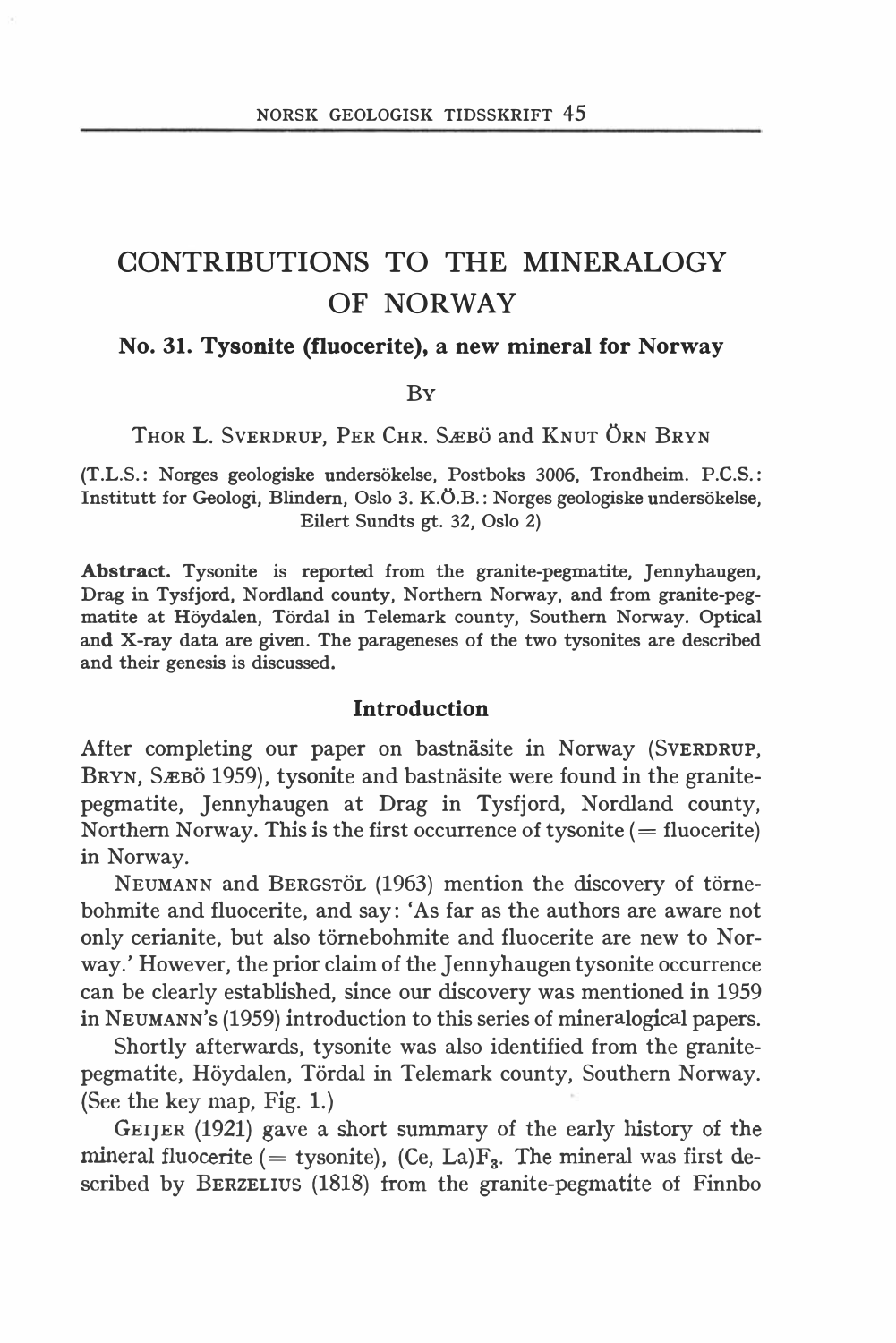

Fig. l. Key map showing the localities of the pegmatites. l. Jennyhaugen, Drag in Tysfjord. 2. Tördal in Telemark.

Fig. 2. Crystal aggregate with tysonite (a dull ground mass) and bastnäsite (needles), from Jennyhaugen.

and Broddbo near Falun, Sweden. The name fluocerite was given it by HAIDINGER (1845).

The mineral from Broddbo was later examined by NORDENSKJÖLD (1870) and FLINK (1910). ALLEN and COMSTOCK (1880) described a fluoride of cerium earths (Ce, La, Di) $F_3$  from a granite-pegmatite in Cheyenne Canyon in the Pikes Peak region of Colorado, which they called tysonite.

A few years later fluocerite was discovered in a granite-pegmatite at Osterby, Dalarne, Sweden. This mineral was described by WEIBULL (1886, 1890, 1898), who came to the conclusion that it was an oxyfluoride with the formula (Ce, La,  $Di$ )<sub>2</sub>OF<sub>4</sub>.

GEIJER (1921) restudied the type material from the Swedish localities. He found that the properties of the Swedish fluocerites were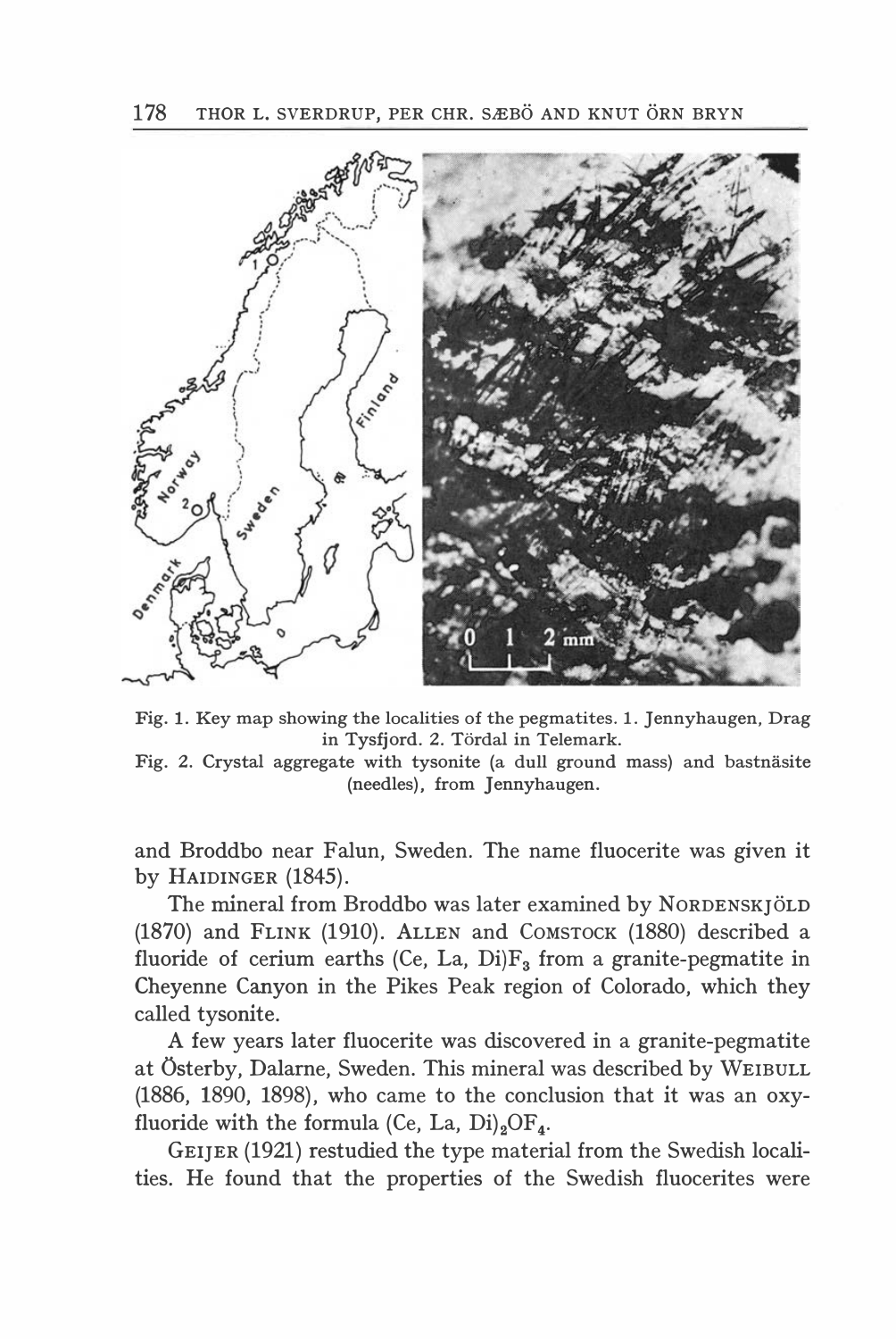identical with those of the tysonite described by ALLEN and COMSTOCK (1880). Geijer pteferred the name fluocerite for the sake of priority.

The name fluocerite has been used by some authors. STRUNZ (1957), however, prefers the name tysonite, because the name fluocerite is somewhat misleading.

We share the opinion of Strunz, and the name tysonite is used in this work.

The tysonite structure was first investigated by OFTEDAL (1929, 1931) by means of Laue-powder and oscillation photographs. The mineral was found to be hexagonal,  $c_0 = 7.280 \text{ Å}$ ,  $a_0 = 7.124 \text{ Å}$  with

a pseudocell 
$$
c = c_0
$$
 and  $a = \frac{a_0}{\sqrt{3}} = 4.11$  Å.

ScHLYTER (1953) restudied the tysonite structure by means of Weissenberg-photographs, and came to the conclusion that the pseudocell of Oftedal was the true cell. Further, Schlyter determined the probable space-group  $D_{6h}^4 - P_06_{3h}$  and  $Z = 2$ . Oftedal studied the tysonite from El Paso, while Schlyter used the Osterby tysonite in his studies.

## Tysonite from Jennyhaugen, Drag in Tysfjord

#### Geology

Jennyhaugen is one of the largest granite-pegmatites in the Drag district. The deposit has been quarried almost continuously since 1910. The pegmatites in this district consist of soda-rich microcline and quartz. They are characterized by rather fine-grained, pure masses of microcline and albite along the peripheral parts of the body, often with lenses of quartz, and veins containing fluorite. Large, pure masses of quartz and microcline are aften present in the more central parts of the pegmatites.

The Jennyhaugen pegmatite is a thick, lens-shaped body, partly conformable to the surrounding, nearly vertically dipping, gneissoid Tysfjord granite, here striking N 240°.

The Tysfjord granite has been treated by FosLIE (1941), REKSTAD (1919), and VoGT (1922).

The Jennyhaugen pegmatite has been mapped and described by SVERDRUP and SÆBÖ (1958). Fig. 3 shows the dimensions and general characteristi�s of the pegmatite and its quarries.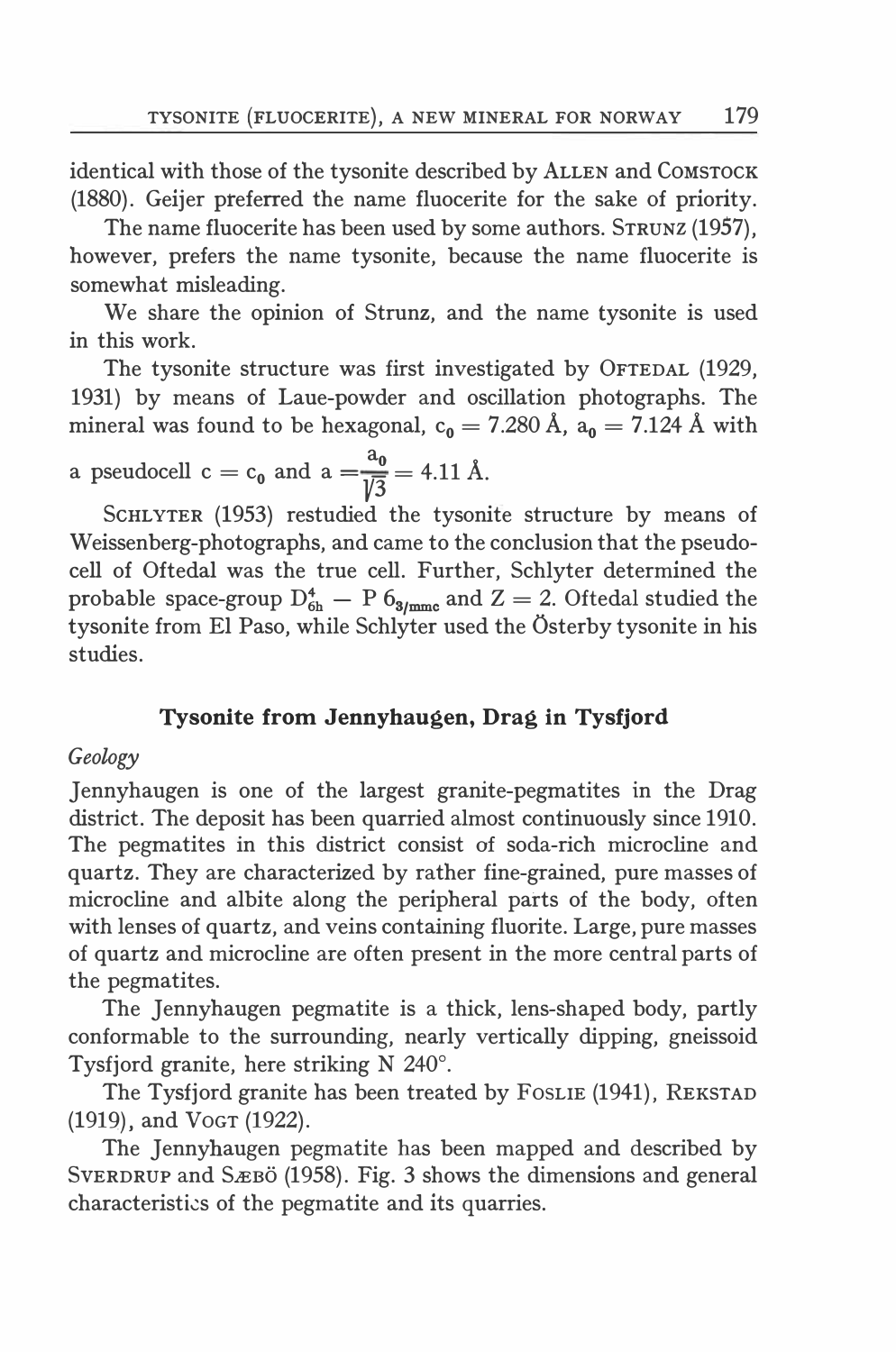## The material

Our material consists of a crystal aggregate containing the minerals tysonite, bastnasite, and yttrofluorite.

The tysonite has a dull, yellow to brownish colour without external crystal form. The bastnasite occurs as needles and plates in subparallel arrangement within the tysonite (Fig. 2) and is light yellow and transparent. It is well crystallized. The greyish white yttrofluorite occurs frequently as minute isotropic grains within the tysonite mass.

## Separation and identification of the minerals

Tysonite, bastnäsite and yttrofluorite are all heavy minerals, which, after crushing, were isolated from the feldspars and quartz by means of heavy liquid (acetylenetetrabromide). These heavy minerals were then separated with a Franz isodynamic magnetic separator.

The tysonite containing yttrofluorite was found to have very similar magnetic properties to bastnäsite. Both minerals fell into the magnetic fraction in the range  $0.4-0.6$  mA, but tysonite was enriched in the field 0.6 mA, thus enabling separation by repeated fractionation.

The minerals were identified by their X-ray powder patterns.

The intergrowth between the tysonite and yttrofluorite made it impossible to isolate pure fractions of these two minerals by the methods described above. It was, however, easy to distinguish between the two minerals by means of X-ray powder photographs as demonstrated in Table l.

The optical and crystallographical data of the tysonite and bastnäsite are given in Table 2.

Tysonite appears rather cloudy under the microscope; therefore, the optical determinations are not accurate. The intimate intergrowth with yttrofluorite has made it very difficult to determine its optical character. The determinations of the refractive indices, however, are in agreement with those of an optically negative mineral. It is therefore concluded that the tysonite from Jennyhaugen is uniaxial negative.

## Tysonite from Höydalen, Tördal in Telemark county

## Geology

The granite-pegmatite dikes in the Höydalen area have been treated by OFTEDAL (1942). The locations of the pegmatites in the area can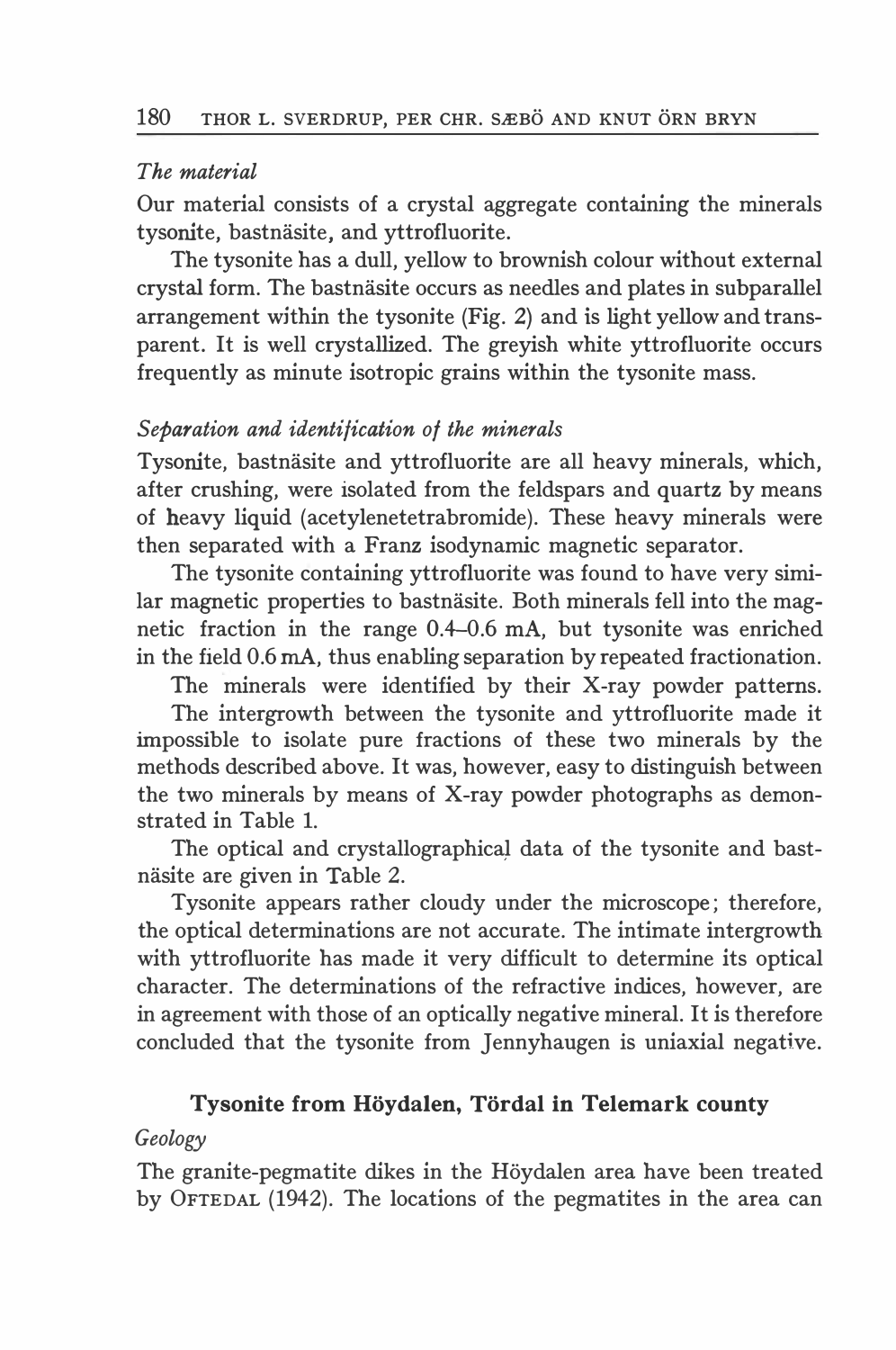be seen in his publication. These dikes are the only lepidolite-cassiterite bearing pegmatites hitherto found in Norway.

The general description of the pegmatite, given by Oftedal, is: 'The pegmatite is a cleavelandite-quartz-pegmatite replacing amazonite-pegmatite and occurs in the shape of small dikes, 4 to 5 metres across, cutting gabbro and crystalline schists near the boundary of the younger Telemark granite.'

Oftedal examined the following minerals from the primary amazonite-pegmatite: amazonite, spessartite, albite, and gadolinite. From the cleavelandite-pegmatite the following minerals were examined: cleavelandite, topaz, lepidolite, beryl, cassiterite, monazite, yttrotantalite, microlite, and alvite. The pegmatite should then be of lowtemperature formation (BJÖRLYKKE 1953).

RAMBERG (1942), who visited the same pegmatite in the autumn of 1942, came across a small lump of a yellow mineral in cleavelandite in a small pit, just a few metres north of the easternmost of the quarries. The mineral was shown to be rich in rare earth-elements and fluorine, and he suggested it to be fluocerite. The finding of this material was the first indication of the presence of tysonite in Norway, and our investigations have confirmed Ramberg's suggestion.

During a visit to the quarries in the summer of 1961 more recent blasting in the western part of the quarries had revealed a massive zone of fine-grained lepidolite surrounded by large books of lepidolite up to 30 cm in diameter. Within this lepidolite zone several remnants of spessartite-crystals belonging to the primary amazonite-pegmatite were found. Closely associated with these garnets was a unique collection of rare earth-fluorides and silicates, of which only the tysonite and associated minerals will be discussed here.

## The material

The type of material is closely related to the material from Jennyhaugen. Tysonite is also here intergrown with yttrofluorite, and it is impossible to isolate the two minerals from each other by heavy liquids or magnetic separation.

On an X-ray powder photograph, however, both of the structures are well developed.

The isotropic yttrofluorite is also easy to recognize under the microscope.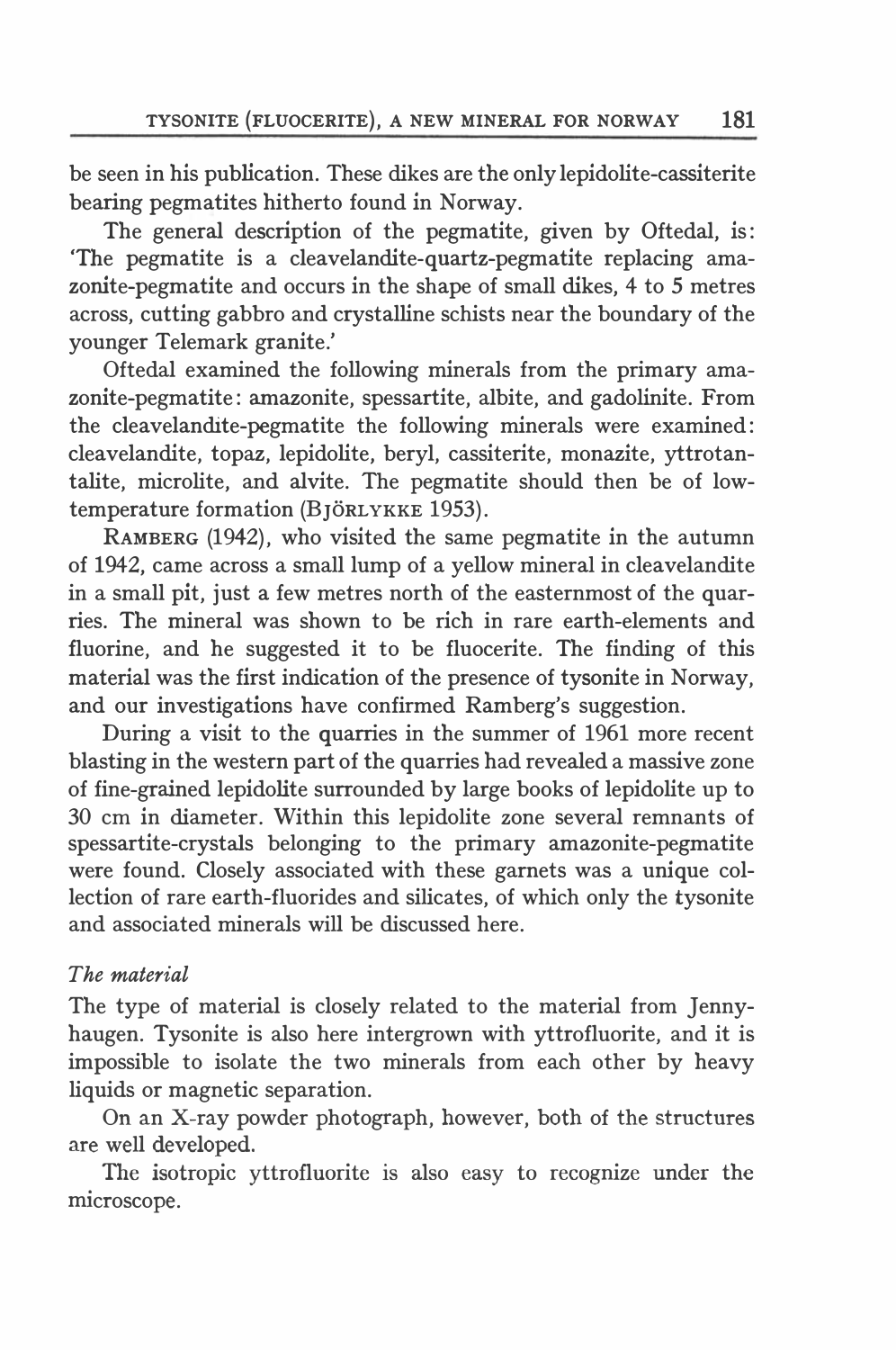Table l. Decreasing

| Bastnäsite<br>Lapplegret |            |                   | Yttrofluorite<br>Hundholmen |             |                 | Tysonite, data after<br>ASTM. OFTEDAL (1929) |                         |
|--------------------------|------------|-------------------|-----------------------------|-------------|-----------------|----------------------------------------------|-------------------------|
| $\mathbf d$              | I          | $\rm d$           | hkl                         | $\mathbf I$ | $\rm d$         | hkl                                          | $\mathbf I$             |
| 4.83                     | m          |                   |                             |             | $3.62*$         |                                              |                         |
| 3.52                     | st         |                   |                             |             | $3.53*$<br>3.20 | 101                                          | st                      |
| 2.86                     | vst        | 3.18              | 111                         | st          | $2.845$ *       |                                              |                         |
|                          |            | $2.75_1$          | 200                         | w           | $2.53*$         |                                              |                         |
| 2.41                     | vw         |                   |                             |             |                 |                                              |                         |
| 2.05<br>2.00             | st<br>st   |                   |                             |             | 2.06<br>2.01    | 110<br>103                                   | ${\bf m}$<br>st         |
|                          |            | 1.94 <sub>6</sub> | 220                         | st          |                 |                                              |                         |
| 1.88                     | m          |                   |                             |             | 1.79            | 112                                          | m                       |
| 1.76                     | vw         |                   |                             |             | 1.73            | 201                                          | ${\bf m}$               |
| 1.66                     | W          | 1.66 <sub>s</sub> | 311                         | ${\bf m}$   |                 |                                              |                         |
| 1.56                     | w          |                   |                             |             |                 |                                              |                         |
| 1.47<br>1.43             | w          |                   |                             |             | 1.44            | 203                                          |                         |
|                          | W          | 1.37 <sub>6</sub> | 400                         | w           | 1.37            | 114                                          | $st -$<br>${\bf m}$     |
| 1.34                     | vw         |                   |                             |             | 1.35            | 105<br>210                                   | $m +$                   |
| 1.29                     | vw         |                   |                             |             | 1.33            | 211                                          | st                      |
| 1.27                     | vw         | 1.26 <sub>6</sub> | 331                         | W           |                 |                                              |                         |
|                          |            | 1.26 <sub>6</sub> | 420                         | W           |                 |                                              |                         |
|                          |            |                   |                             |             | 1.21            | 006                                          | vw                      |
| 1.17                     | ${\bf VW}$ |                   |                             |             | 1.18            | 213(115)                                     | st                      |
| 1.15                     | w          |                   |                             |             | 1.15            | 106                                          | $\ensuremath{\text{w}}$ |
|                          |            | 1.12,             | 422                         | m           | 1.13            | 205                                          | st                      |
| 1.04                     | vw         | $1.06_{2}$        | 330 (511)                   | W           | 1.04            | 116                                          | $m +$                   |
|                          |            |                   |                             |             | 1.03            | 220                                          | W                       |
|                          |            |                   |                             |             | 0.991<br>0.988  | 222<br>215                                   |                         |
|                          |            |                   |                             |             | 0.980           | 311                                          | st<br>${\bf m}$         |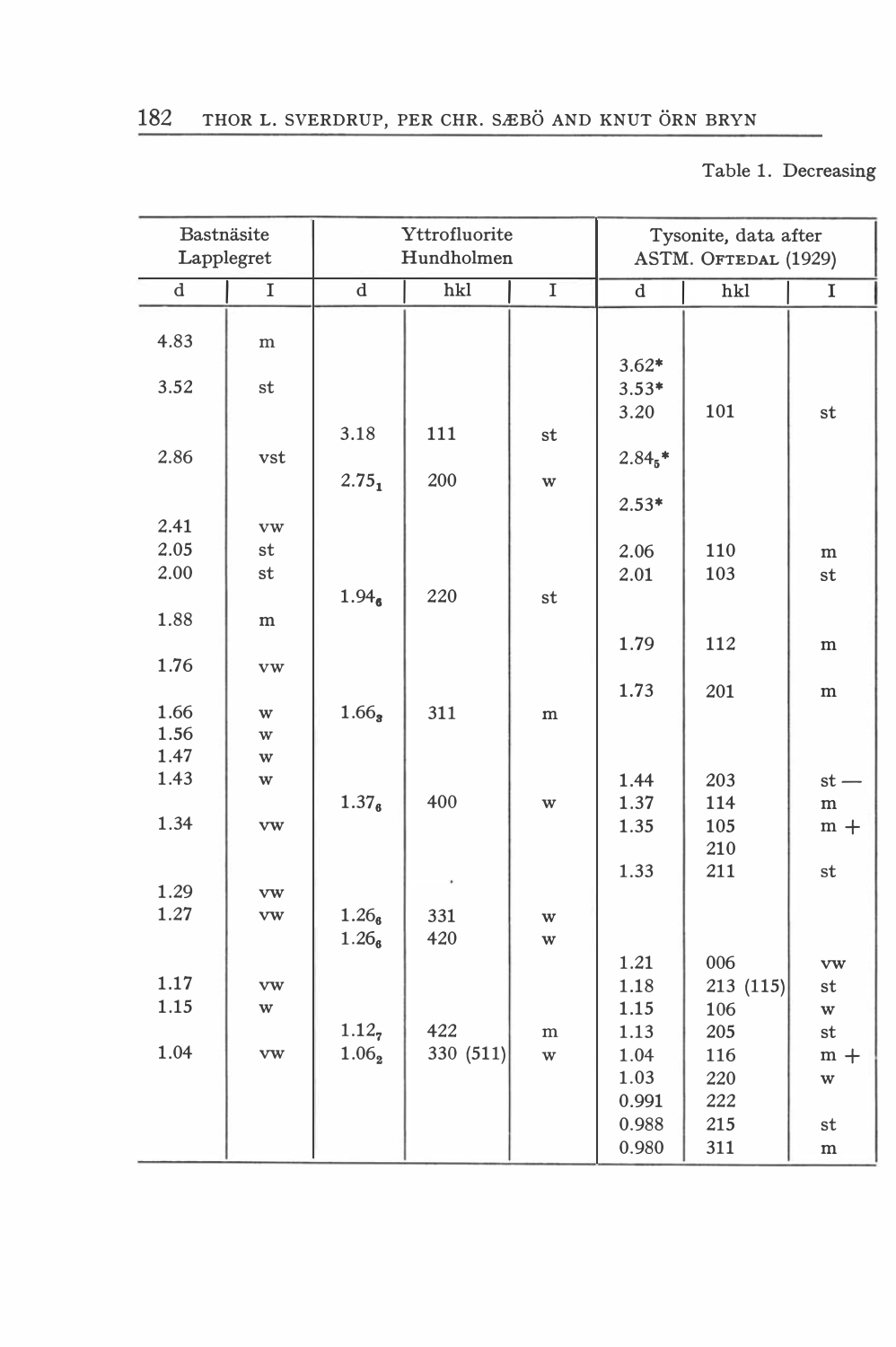| intensities: $vst - st - m - w - vw$ |  |  |  |
|--------------------------------------|--|--|--|
| X-ray data                           |  |  |  |

|                   | Tysonite    |                |                   | Tysonite    |             |                   | Tysonite |        |
|-------------------|-------------|----------------|-------------------|-------------|-------------|-------------------|----------|--------|
|                   | Jennyhaugen |                |                   | Jennyhaugen |             |                   | Tördal   |        |
| $\mathbf d$       | hkl         | $\overline{I}$ | d.                | hkl         | $\mathbf I$ | $\mathbf d$       | hkl      | I      |
|                   |             |                |                   |             |             |                   |          |        |
| 4.82              | P           | vw             |                   |             |             |                   |          |        |
| 3.62              | 002         | w              | 3.65 <sub>3</sub> | 002         | W           | 3.66              | 002      | W      |
| 3.54 <sub>5</sub> | 110         | w              | 3.56 <sub>5</sub> | 100         | w           | $3.59_3$          | 100      | m      |
| 3.19 <sub>2</sub> | 101         | st             | 3.20,             | 101         | vst         | 3.19              | 101      | st     |
|                   |             |                | 3.16 <sub>3</sub> | $^{+}$      | st          | 3.16 <sub>5</sub> | $^{+}$   | m      |
| 2.85 <sub>9</sub> |             | w              | $2.87_1$          |             | vw          | 2.87              |          | W      |
|                   |             |                | 2.74 <sub>0</sub> | $^{+}$      | vw          | 2.73              | $^{+}$   | w      |
| 2.53 <sub>9</sub> | 102         | vw             |                   |             |             | $2.55_2$          | 102      | w      |
|                   |             |                |                   |             |             |                   |          |        |
| 2.05 <sub>5</sub> | 110         | st             | 2.06 <sub>n</sub> | 110         | st          | 2.05 <sub>8</sub> | 110      | m      |
| 2.00 <sub>7</sub> | 103         | vst            | $2.01_{6}$        | 103         | st          | 2.00 <sub>3</sub> | 103      | m      |
|                   |             |                | $1.93_3$          | $^{+}$      | st          | 1.91 <sub>9</sub> | $^{+}$   | m      |
| 1.89              | P           | vw             |                   |             |             |                   |          |        |
| 1.79 <sub>4</sub> | 112 (004)   | w              | 1.79 <sub>9</sub> | 112 (004)   | w           | 1.79 <sub>4</sub> | 112      | m      |
|                   |             |                |                   |             |             |                   |          |        |
| 1.73 <sub>7</sub> | 201         | vw             | $1.73_4$          | 201         | vw          | $1.73_3$          | 201      | w      |
| 1.66 <sub>9</sub> | 104         | vw             | $1.65_1$          | $^{+}$      | w           | 1.64 <sub>5</sub> | $^{+}$   | m      |
|                   |             |                |                   |             |             |                   |          |        |
| 1.44              | 203 (005)   |                | $1.44_2$          | 203 (005)   | vw          | 1.43 <sub>7</sub> | 203      |        |
| 1.36 <sub>8</sub> | 114         | w              | $1.36_8$          | 114         | vw          | 1.36 <sub>2</sub> | 114      | W<br>W |
| 1.32 <sub>9</sub> | 105         | vw<br>vw       | 1.32 <sub>8</sub> | 105         | vw          | 1.32 <sub>7</sub> | 105(211) |        |
|                   |             |                |                   |             |             |                   |          |        |
| 1.29 <sub>4</sub> | (204)       | vw             |                   |             |             |                   |          |        |
|                   |             |                |                   |             |             |                   |          |        |
|                   |             |                | 1.25 <sub>5</sub> | $^{+}$      | <b>vw</b>   | 1.25,             | $^{+}$   | w      |
|                   |             |                | $1.22_{\rm g}$    | $+$         | vw          | 1.21 <sub>8</sub> | $+$      | w      |
|                   |             |                | $1.22_{\rm g}$    | 006         | vw          | 1.21 <sub>8</sub> | 006      | w      |
| $1.18_2$          | 213         | vw             |                   |             |             | 1.18 <sub>a</sub> | 115(213) |        |
| 1.15 <sub>1</sub> | 106         | <b>VW</b>      |                   |             |             |                   |          |        |
| 1.13 <sub>s</sub> | 205         | vw             | 1.11 <sub>7</sub> | 205         | vw          | 1.11 <sub>5</sub> | 205      | vw     |
|                   |             |                | 1.05 <sub>3</sub> | 116         | vw          | 1.05 <sub>4</sub> | 116      | vw     |

\* Characteristic lines on an X-ray powder pattern of tysonite, Osterby, Dalarne, Sweden.

? Lines which signify some bastnäsite in the powder.

+ Lines which signify yttrofluorite.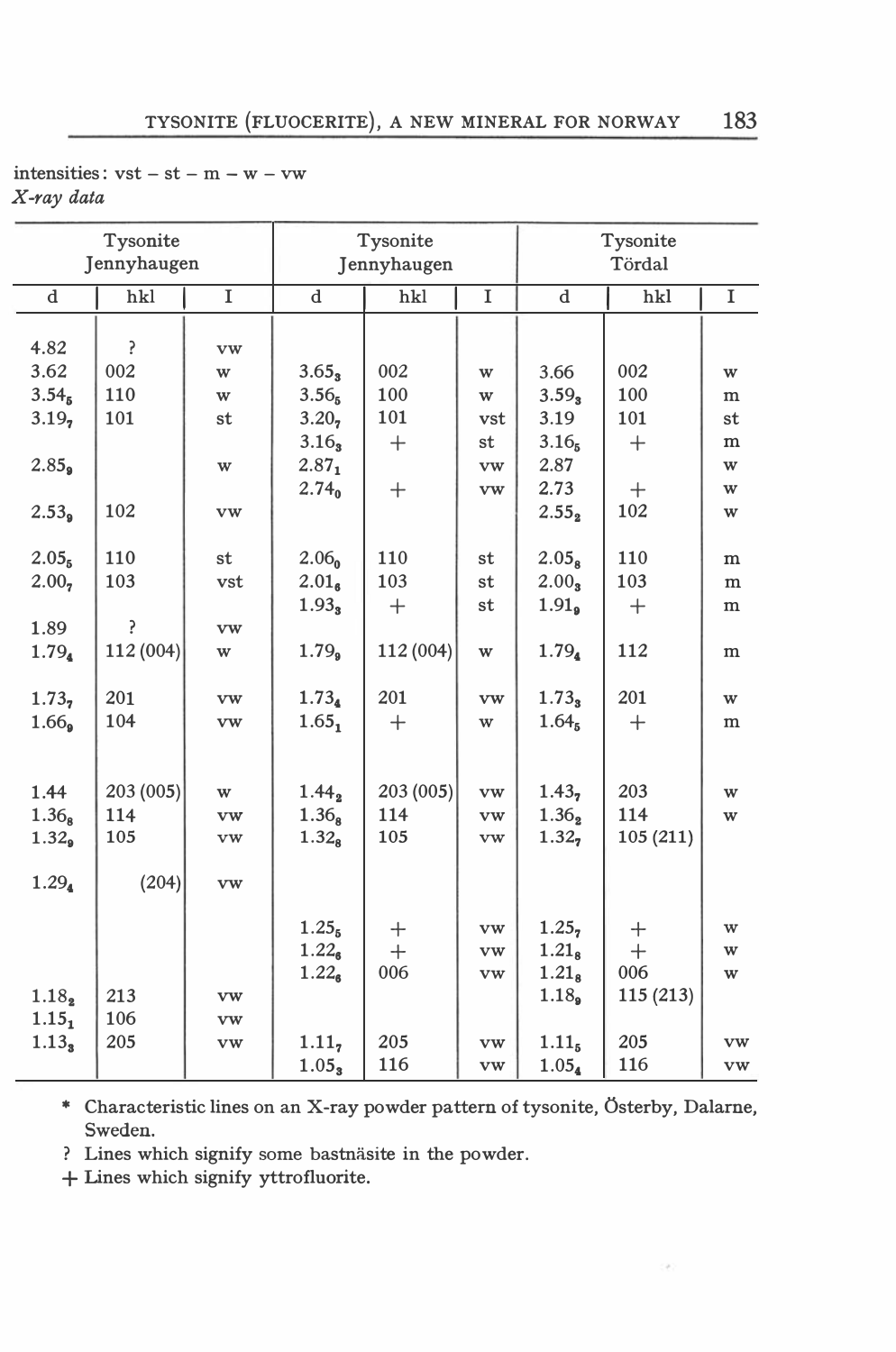The tysonite from Tördal has a dull brown colour and is partly intergrown with a pure yellow monazite.

In one area, where no monazite is identified, the outer shape of the tysonite resembles that of monazite, and we conclude, therefore, that the tysonite has been forrned pseudomorphically after monazite.

The optical data are given in Table 2.

#### }{-ray data

The X-ray powder pattern of the tysonite from Tördal is virtually identical to that from Jennyhaugen, and after subtraction of the lines of yttrofluorite ( $d = 3.16$ ,  $d = 1.93$ ,  $d = 1.66$  and others) both are identical to the tysonite from Osterby, Dalarne, Sweden. (See Table 1.)

#### **Discussion**

STEYN (1961) reports a new discovery of tysonite from Mutue Fides, Potgietersrus District of the Transvaal. He discusses the physical, optical, and chemical properties of fluorites and tysonites given in the literature and arrives at the conclusion that there exists a difference between the Colorado-type of the mineral (Ce, La-) $F_3$  and the Österbytype, which, according to Weibull, is an oxyfluoride (Ce, La-)<sub>2</sub>OF<sub>4</sub>.

STEYN (1961) proposes that the name tysonite should be applied to the uniaxial negative fluoride (Colorado-type) and the name fluocerite should be applied to the uniaxial positive mineral, which probably is an oxyfluoride (Osterby-type).

Unfortunately there have been conflicting reports on the optical data of Steyn's type locality fluocerite. Weibull stated that the Osterby mineral was uniaxial positive  $\varepsilon - \omega = 0.002$ . On the other hand GEIJER (1921), who studied the original material of Weibull, clearly states that the Osterby material is uniaxial negative with higher birefringence than given by Weibull. Both Weibull and Geijer stress the fact that the material from Osterby is strongly altered into several secondary minerals.

From the Mineralogical-Geological Museum, Oslo, we received tysonite material from Osterby, Dalarne. We have made X-ray powder photographs as well as optical studies of the material. The material studied is uniaxial *negative*. The X-ray data are given in Table 1.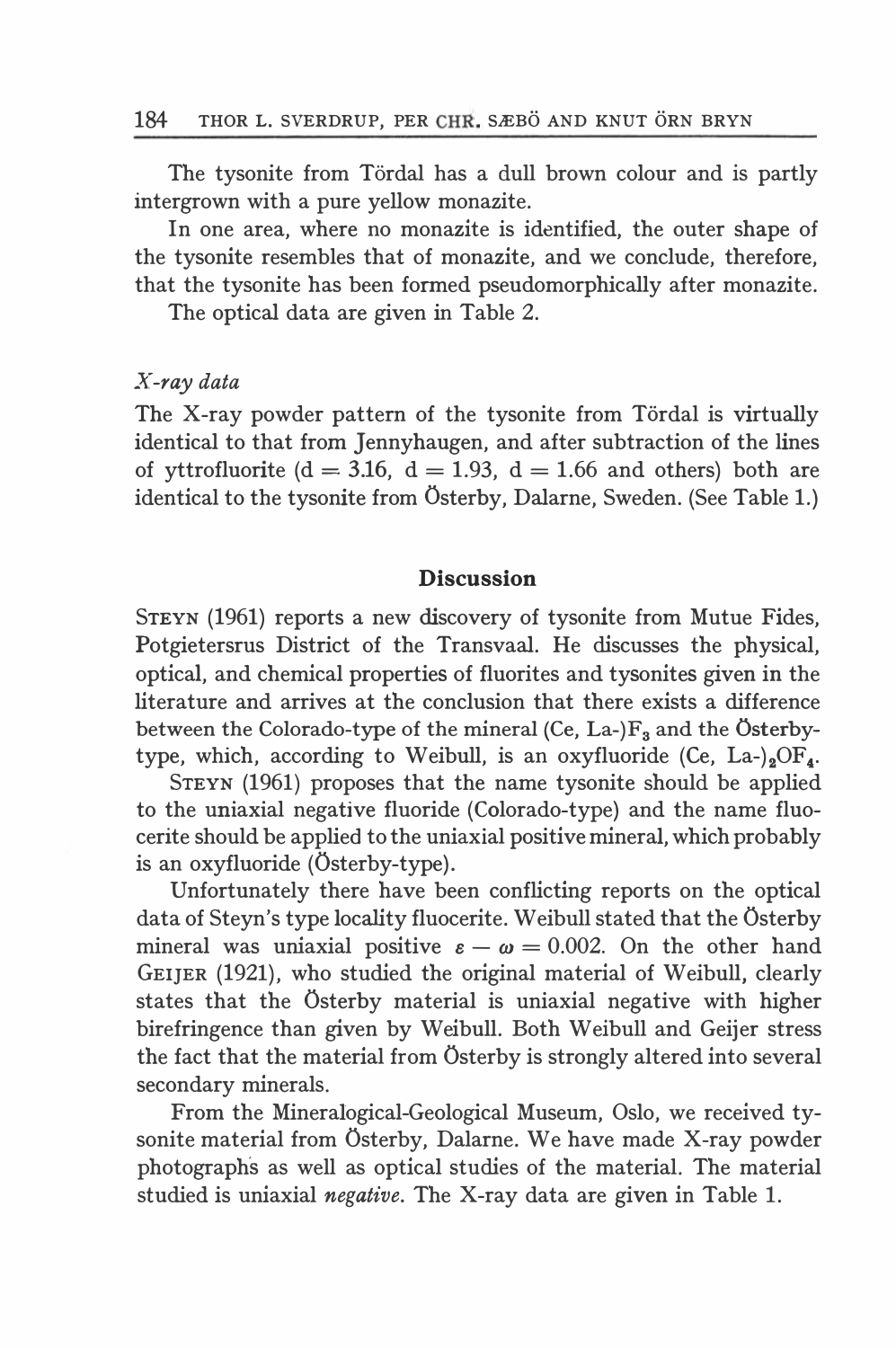| Locality                                                | ಸೆ              | ပီ               | ದ               | ပ               | c/a                | $\omega$                                   | 3                              | $\overline{+}$ |
|---------------------------------------------------------|-----------------|------------------|-----------------|-----------------|--------------------|--------------------------------------------|--------------------------------|----------------|
| .<br>Bastnäsite <sup>1</sup>                            | 4.13            | 4.89             | 7.16,           | 9.28            | $1.37_{6}$         | 1.8242<br>$1.815 -$                        | $1.713 -$<br>1.7225            | $^{+}$         |
| Canyon, Colorado<br>Tysonite <sup>3</sup> , W. Cheyenne | 4.112           | 7.280            | 7.124           | 7.280           | 1.022              | $1.6073$<br>-1.611                         | 1.612 <sup>3</sup><br>$-1.618$ | m              |
| Tysonite, Jennyhaugen,                                  | $\approx 4.115$ | $\approx\!7.290$ | $\approx 7.128$ | $\approx 7.290$ | 1.022              | 1.610                                      | $\mathbf{\tilde{z}}$ 1.610     | $\bigg $       |
| Tysonite, Tördal                                        | $\approx 4.12$  | $\approx$ 7.3    | $\approx 7.136$ | $\approx 7.3$   | 1.022 <sub>8</sub> | 1.610                                      | $\approx$ 1.610                | $\bigg $       |
| Bastnäsite, Jennyhaugen,                                |                 |                  |                 |                 |                    | $\boldsymbol{\mathop{<}\limits_{<}}$ 1.820 | 1.719                          | $^{+}$         |
| Bastnäsite, Hundholmen                                  |                 |                  |                 |                 |                    | 1.820                                      | 1.719                          | $\ddot{+}$     |
|                                                         |                 |                  |                 |                 |                    |                                            |                                |                |

Table 2. Crystallographical and optical data Table 2. Crystallographical and optical data

> <sup>1</sup> DONNAY and DONNAY 1953. **DONNAY and DONNAY 1953.**

2 ОFTEDAL 1929. 2 OFTEDAL 1929.

a WINCHELL 1961. <sup>3</sup> WINCHELL 1961. 185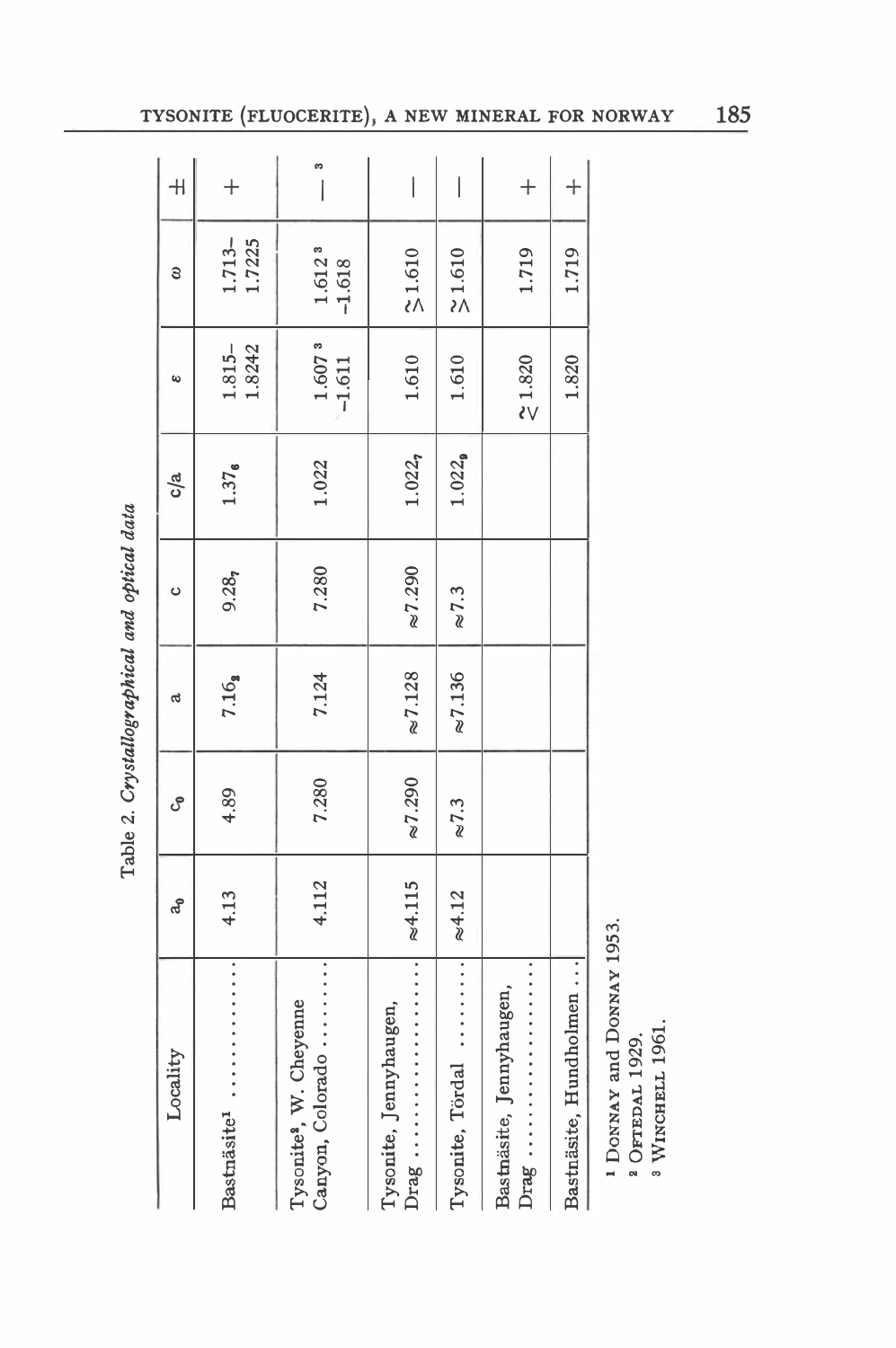

Fig. 3. Jennyhaugen pegmatite, Drag in Tysfjord.

The analyses given by Weibull were performed on bulk material, and no attempt was made to concentrate the pure unaltered mineral. It is therefore highly probable that the oxyfluoride (Ce, La-) $OF<sub>4</sub>$  given by Weibull only reflects the degree of alteration of the material as suggested by PALACHE et al. (1951).

The data quoted by Steyn for the Osterby material are therefore not reliable.

In 1945 a rare earth-fluoride was discovered in a pegmatite at Mpuye Hill near Mubende in the then Protectorate of Uganda. According to STEYN (1961) the material was reported by Roberts in 1945 and 1946 and analyzed by Bennet, who calculated its formula as (Ce, La, Di)<sub>2</sub>O<sub>0.4</sub>F<sub>5.2</sub>. Steyn quotes Roberts as saying that this mineral is also uniaxial positive and therefore cites it as a second occurrence of 'fluocerite'.

The papers by Roberts have not been available to us, and we therefore do not know the purity of the material analyzed by Bennet. As shown above, however, the sum total of evidence for the Osterby material suggests that it is a mixture of primary tysonite (Ce, La- $F_3$  and several alteration products. One possible impurity could be cerianite, which would increase the Ce-content in the mineral, and, consequently, an oxyfluoride must be postulated. Such a mineral association was found by NEUMANN and BERGSTOL (1963) in the Iveland pegmatites. It is therefore most likely that the 'oxyfluoride'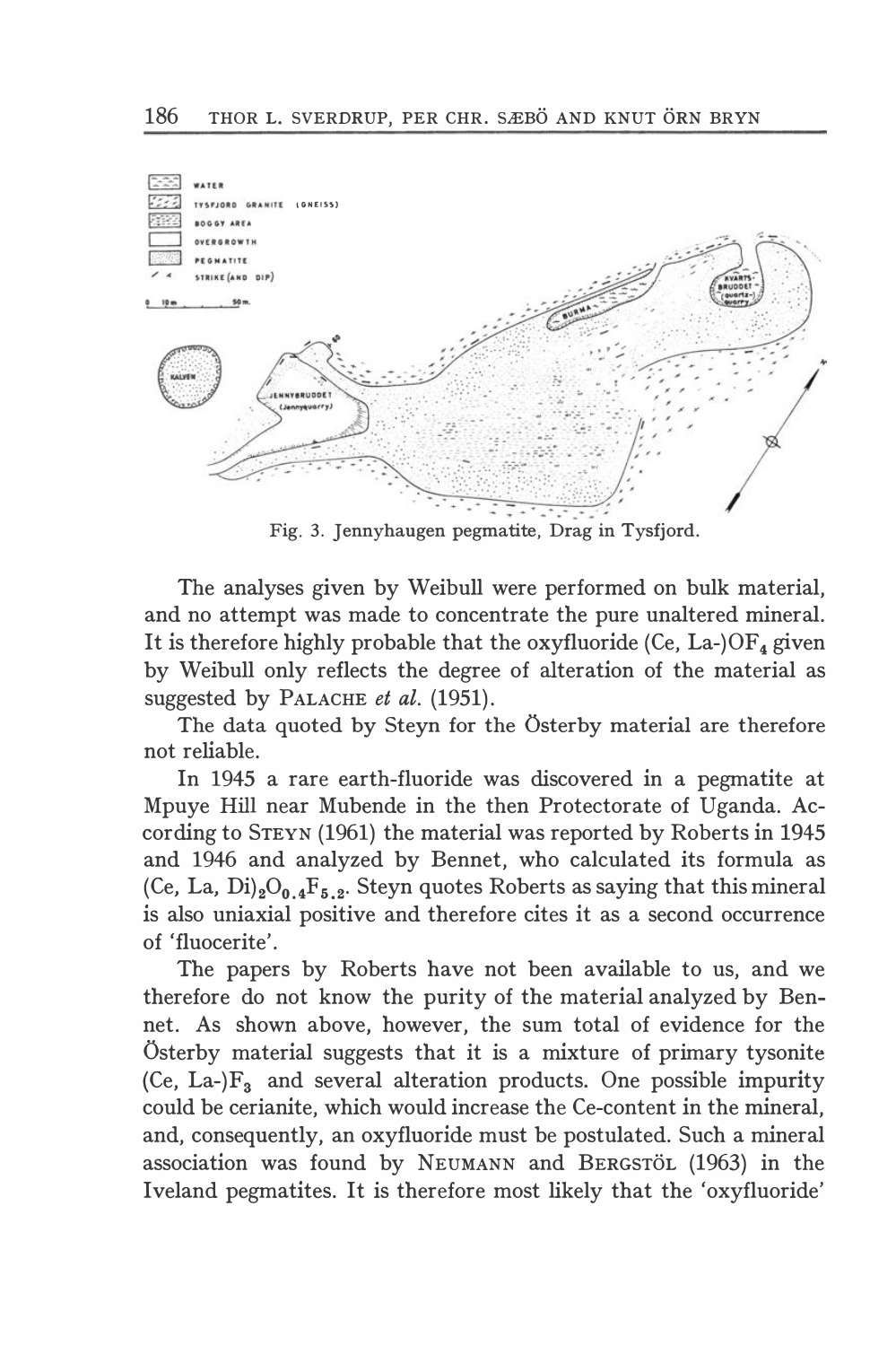is not a mineral, but a mixture of tysonite and several alterationproducts in such an intimate intergrowth that it is impossible to isolate the various minerals for identification.

In our opinion the existing data are insufficient to establish the existence of an oxyfluoride mineral. The Osterby material should be re-investigated more carefully before any final conclusion can be drawn. Further, the name fluocerite is still somewhat misleading, and if the existence of the oxyfluoride should be definitely proved by further investigations, the name oxytysonite would be more appropriate than fluocerite.

#### **REFERENCES**

- ALLEN, O. D. and COMSTOCK, W. J. 1880. Bastnäsite and Tysonite from Colorado. Am. Jour. Sei. 19:390-93.
- BERZELIUS, J. 1818. Afhandl. i: Fysik, Kemi och Mineralogi, 5, Stockholm, p. 55.
- BJORLYKKE, H. 1935. The mineral paragenesis and classification of the granite pegmatites of Iveland, Setesdal, southem Norway. Norsk geol. tidsskr. 14: 211-311.
- DoNNAY, G. and DoNNAY, J. D. H. 1953. The crystallography of bastnaesite, parisite, roentgenite, and synchisite. Am. Mineralogist, 38: 932-63.
- FLINK, G. 1910. Bidrag til Sveriges mineralogi. Il: Arkiv for kemi, mineralogi och geologi, v. 3, No. 35: 1-166.
- FOSLIE, S. 1941. Tysfjords geologi. Norges geol. undersök. 149:298 pp.
- GEIJER, P. 1921. On fluocerite and Tysonite. Geol. Fören. i Stockholm Förh., 43:19-23.
- HAIDINGER, W. 1845. Handbuch d. bestimmenden Mineralogie. Vienna, 500 pp.
- NEUMANN, H. 1959. Contributions to the rnineralogy of Norway. No. l. An introduction. Norsk geol. tidsskr. 39:231-36.
	- $\overline{\phantom{0}}$ and BERGSTOL, S. 1963. Contributions to the mineralogy of Norway. No. 17. Cerianite from cleavelandite pegmatite dykes in Iveland. Norsk geol. tidsskr. 43:247-55.
- NoRDENSKIOLD, A. E. 1870. Spridda bidrag till Skandinaviens mineralogi. Öfversigt af Kongl. Vetensk. Akad. Förh. 27:549–67.
- OFTEDAL, I. 1929. Über die Kristallstruktur von Tysonit und einigen künstlich dargestellten Lanthaniden-fluoriden. Zeitschr. fiir phys. Chem. , Abt. B., 5:272-91.
	- 1931. Zur Kristallstruktur von Tysonit (Ce, La, ... )F<sub>3</sub>. Zeitschr. für phys. Chem., Abt. B., 13: 190-200.
	- $-$  1942. Lepidolitt og tinnsteinförende pegmatitt i Tördal, Telemark. Norsk geol. tidsskr. 22:1-14.
	- 1942. See RAMBERG, H. 1942.